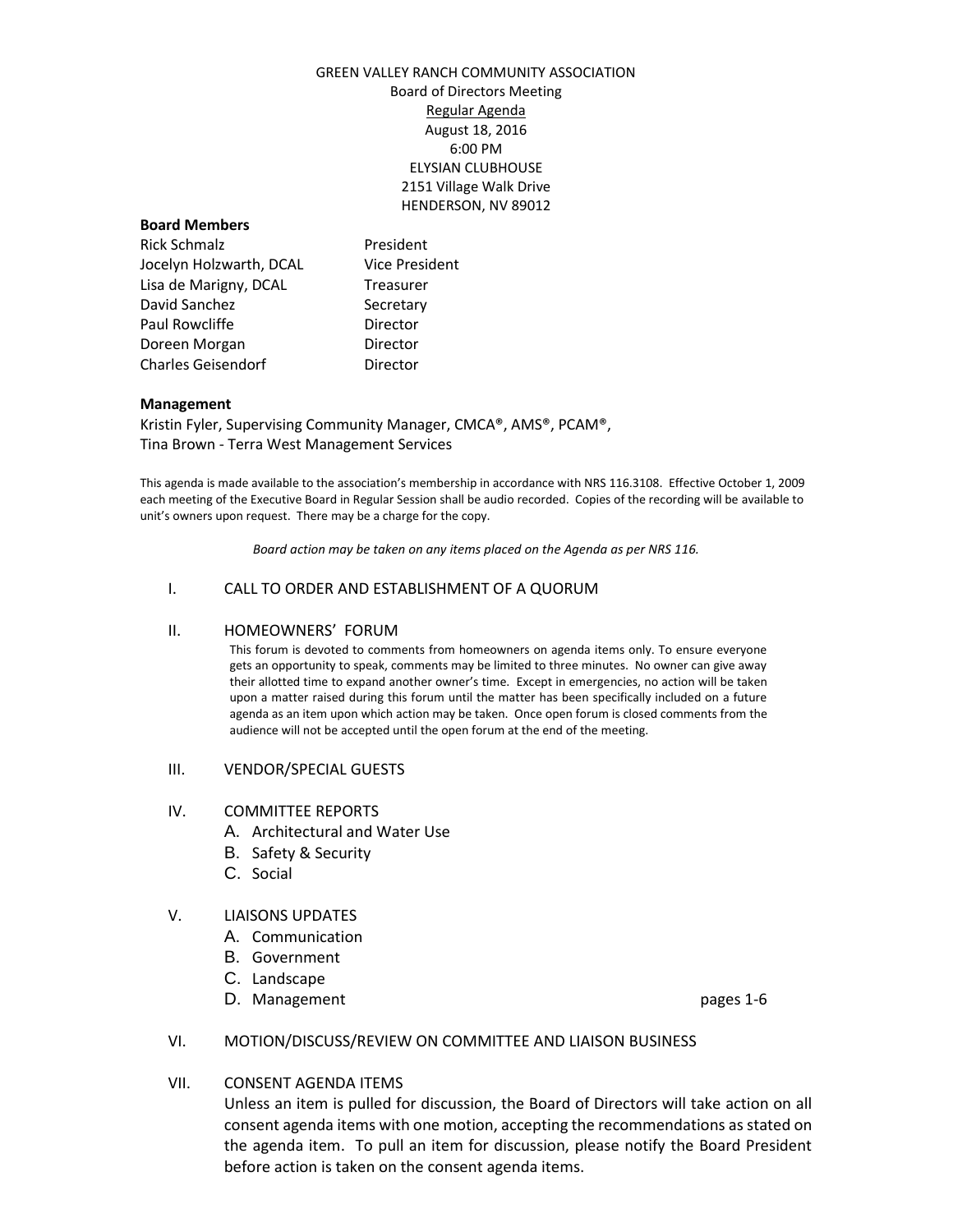| pages 7-12  |
|-------------|
| page 13     |
| pages 14-15 |
| pages 16-21 |
| pages 22-27 |
|             |
| pages 28-29 |
| page 30     |
| pages 31-34 |
| pages 35-36 |
| page 37     |
| page 38     |
| page 39-40  |
|             |

- VIII. Open Sealed Bids Motion/Discuss/Review to approve management to open sealed bids
- IX. FINANCIAL A. Treasurers Report

# X. UNFINISHED BUSINESS

| A. Park furniture for Summit Ridge Park – Motion/Discuss/Review to |         |
|--------------------------------------------------------------------|---------|
| approve/deny/postpone open sealed bids and possibly approve the    |         |
| replacement                                                        | page 41 |

B. Josh Stevens Park Playground and surface – Motion/Discuss/Review to approve/deny/postpone open sealed bids and possibly approve the replacement pages 42-47

C. Bobtail Park Playground Equipment – Motion/Discuss/Review to approve/deny/postpone the installation of a new playground equipment

| 1. Park Pro - \$80,875.89 | pages 49-51 |
|---------------------------|-------------|

page 48

- 2. Green Living \$67,803 pages 52-57
- D. 2017 Budget Motion/Discuss/Review to approve/deny/postpone the 2017 budget pages 58-62

E. Landscape Enhancement List – Motion/Discuss/Review to approve/deny/postpone the Jaramillo proposals for landscape enhancement 1. 06281607KC – Cozy Hill and Goose Hollow pages 63-64

## XI. NEW BUSINESS

- A. Election Material and Calendar of events Motion/Discuss/Review to approve/deny/postpone the calendar of dates for the election pages 65-69
- B. Holiday Lights Motion/Discuss/Review to approve/deny/postpone the design for the holiday lights
- C. Summerwood Park Motion/Discuss/Review to approve/deny/postpone the Intertex proposal to remove the wall and bring the evaluation to ground level Pages 70-73
- D. Repair wall Motion/Discuss/Review to approve/deny/postpone the Intertex proposal to repair the wall proposal b pages 74-77
- E. Repair wall Motion/Discuss/Review to approve/deny/postpone the Intertex proposal to repair the wall proposal b pages 78-84
- F. Repair retaining/planter wall Motion/Discuss/Review to approve/deny/postpone the Intertex proposal to repair retaining/planter wall Pages 85-88